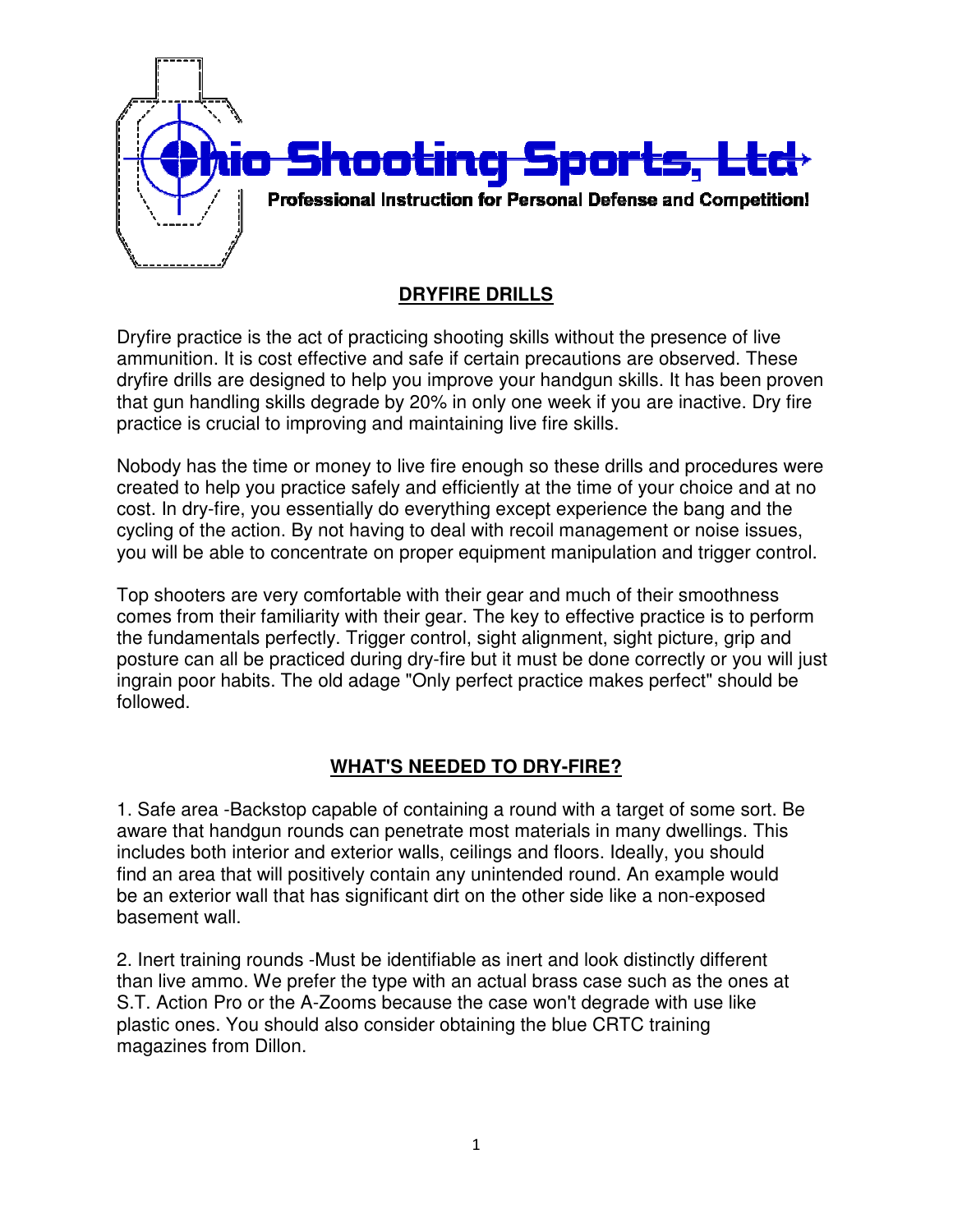3. Live ammo container -For placing live rounds which MUST be kept in a separate room from where you will be practicing.

4. Electronic timer with random buzzer is very useful but not mandatory. The primary method of using a timer for practice is by setting a PAR time for an exercise and then practicing until you can properly perform that exercise in the allotted time. Then start to slowly reduce the allotted time and practice that until you can do it. Continue as desired but always make sure that you don't sacrifice proper technique for faster times. Speed will come with time but bad habits are very hard to break.

### **GUIDELINES FOR DRY-FIRE**

1. Clear your gun -Place all live rounds and magazines with live rounds in the ammo container in another room.

2. Place target in a safe direction to minimize potential for injury if a negligent discharge occurs.

3. Visually and manually inspect guns, magazines and training rounds to ensure no live rounds are present.

4. Visually and manually inspect all training materials again.

5. Do not allow yourself to be disturbed. If you are, stop the session and deal with it. Inspect all gear upon return.

6. When you have completed the practice session, clear and store training rounds. Audibly say "practice is over, I'm now going live, I will not do any more practice." Virtually every negligent discharge related to dry-fire is because someone loads up, gets distracted, and then does just one more presentation. Once you are finished, NO MORE PRACTICE FOR THE SESSION.

7. Place the weapon in the condition you wish it to be in, but we advise that you consider leaving the pistol unloaded until after you have completed another task, such as eating, watching TV, etc.

# **HOW OFTEN SHOULD YOU DRY-FIRE?**

We think you should dry-fire 5-10 times as much as you live fire but just 5-10 minutes a few times per week will result in noticeable improvement in fairly short order. It's not productive to practice for long periods because people tend to get sloppy which does nothing but build bad habits. It's better to do 10 minutes three times a week than one thirty minute session once per week. Utilize a variety of regimens in addition to the drills presented here but here is a sample of what you might do.